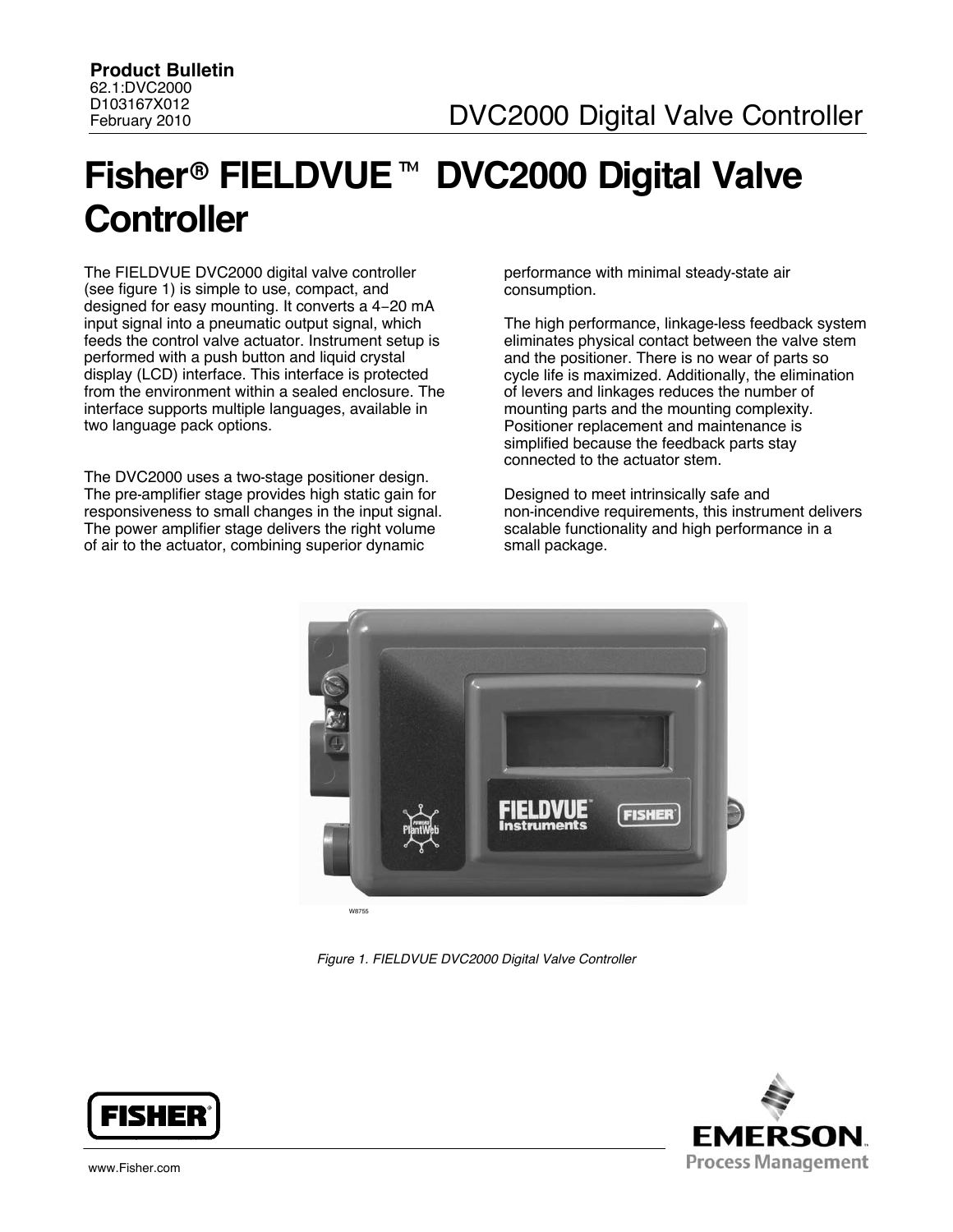### **Specifications**

### **Available Mountings**

- Integral mounting to the Fisher GX Control Valve and Actuator System
- Sliding-stem applications
- Quarter-turn rotary applications

DVC2000 digital valve controllers can also be mounted on other actuators that comply with IEC 60534-6-1, IEC 60534-6-2, VDI/VDE 3845 and NAMUR mounting standards.

### **Input Signal**

*Analog Input Signal:* 4−20 mA DC, nominal; can be configured for split range *Minimum Voltage:* Voltage available at instrument terminals must be 8.5 volts for analog control, 9.0 volts for HART<sup>™</sup> communication *Maximum Voltage:* 30 VDC *Minimum Control Current:* 4.0 mA (below 3.5 mA may cause microprocessor restart) *Overcurrent Protection:* Input circuitry limits current to prevent internal damage *Reverse Polarity Protection:* No damage occurs from reversal of loop current

### **Output Signal**

Pneumatic signal as required by the actuator, up to 95% of supply pressure **Minimum Span:** 0.5 bar (7 psig) **Maximum Span:** 7 bar (101 psig) **Action:** Single Acting, direct

### **Supply Pressure(1)**

**Recommended:** 0.5 bar (7 psig) greater than the maximum actuator requirements **Maximum:** 7 bar (101 psig)

Supply pressure must be clean, dry air or noncorrosive, nonflammable gas that meets the requirements of ISA Standard 7.0.01. A maximum 40 micrometer particle size in the air system is acceptable. Further filtration down to 5 micrometer particle size is recommended. Lubricant content is not to exceed 1 ppm weight (w/w) or volume (v/v) basis. Condensation in the air supply should be minimized.

### **Temperature Limits(1)**

−40 to 85°C (-40 to 185°F). LCD may not be readable below –20°C (–4°F).

### **Air Consumption(2)**

*Supply pressure: At 1.5 bar (22 psig)(3):* 0.06 normal m3/h (2.3 scfh) *At 4 bar (58 psig)(4):* 0.12 normal m3/h (4.4 scfh)

### **Air Capacity(2)**

*Supply pressure: At 1.5 bar (22 psig)(3):* 4.48 normal m3/h (167 scfh) *At 4 bar (58 psig)(4):* 9.06 normal m3/h (338 scfh)

### **Independent Linearity**

±0.5% of output span

### **Electromagnetic Compatibility**

Meets EN 61326-1 (First Edition) Immunity—Industrial locations per Table 2 of the EN 61326-1 standard. Performance is shown in table [1](#page-2-0) below Emissions—Class A ISM equipment rating: Group 1, Class A Tested to NAMUR NE21 requirements

### **Vibration Testing Method**

Tested per ANSI/ISA-75.13.01 Section 5.3.5. A resonant frequency search is performed on all three axes. The instrument is subjected to the ISA specified 1/2 hour endurance test at each major resonance, plus an additional two million cycles.

### **Input Impedance**

The input impedance of the DVC2000 active electronic circuit is not purely resistive. For comparison to resistive load specifications, an equivalent impedance of 450 ohms may be used. This value corresponds to 9 V @ 20 mA.

### **Connections**

### **Standard**

*Supply and Output Pressure:* G1/4 internal *Electrical:* M20 internal

### **Optional**

```
Supply and Output Pressure: 1/4 NPT internal
Electrical: 1/2 NPT internal
```
### **Electrical Classification**

### **Hazardous Area:**

**CSA**—Intrinsically Safe and Non-incendive

−continued−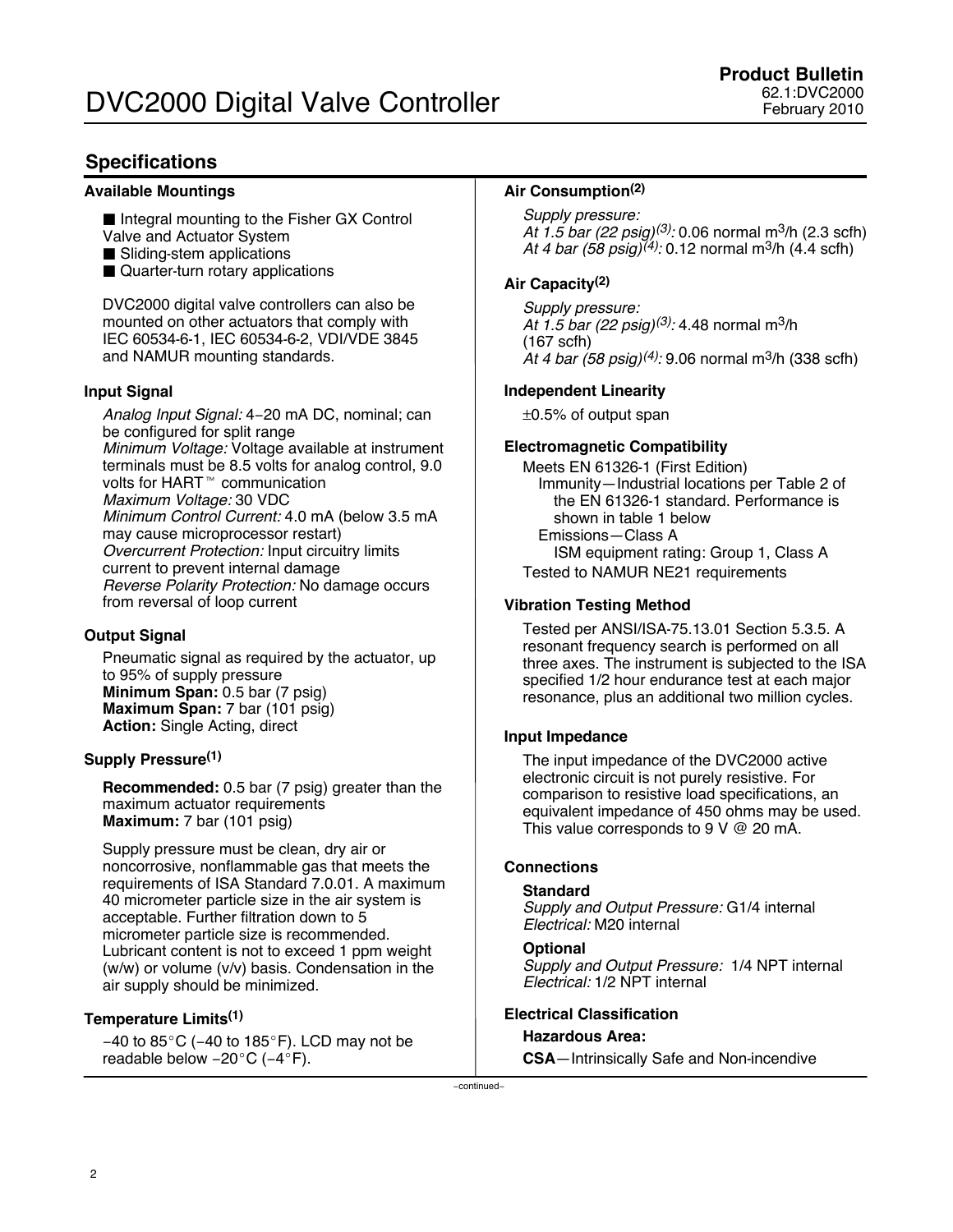### <span id="page-2-0"></span>**Specifications (continued)**

| <b>Electrical Classification (continued)</b>                                                                                                                                                                                                                                                  | <b>Mounting</b>                                                                                                                                                                                                                                                                        |
|-----------------------------------------------------------------------------------------------------------------------------------------------------------------------------------------------------------------------------------------------------------------------------------------------|----------------------------------------------------------------------------------------------------------------------------------------------------------------------------------------------------------------------------------------------------------------------------------------|
| <b>FM</b> -Intrinsically Safe and Non-incendive<br><b>ATEX</b> -Intrinsically Safe<br><b>IECEx-Intrinsically Safe</b>                                                                                                                                                                         | Designed for direct actuator mounting. For<br>weatherproof housing capability, the vent must be<br>positioned at the lowest point of the instrument.                                                                                                                                   |
| <b>NEPSI-Intrinsically Safe</b><br>Refer to tables 2, 3, 4, 5, and 6 for additional                                                                                                                                                                                                           | Weight                                                                                                                                                                                                                                                                                 |
| information<br><b>Electrical Housing: IP66</b>                                                                                                                                                                                                                                                | 1.5 kg $(3.3$ lbs)                                                                                                                                                                                                                                                                     |
| <b>Other Classifications/Certifications</b>                                                                                                                                                                                                                                                   | <b>Dimensions</b>                                                                                                                                                                                                                                                                      |
| <b>GOST-R-Russian GOST-R</b>                                                                                                                                                                                                                                                                  | Refer to figure 4                                                                                                                                                                                                                                                                      |
| <b>FSETAN</b> -Russian - Federal Service of<br>Technological, Ecological and Nuclear<br>Inspectorate<br><b>India-CCOE PESO</b><br><b>Contact your Emerson Process Management</b><br>sales office for classification/certification specific<br>information<br><b>Materials of Construction</b> | <b>Options</b><br>Airset: Fisher 67CFR with filter<br>Language Packs:<br>Standard: English, German, French, Italian,<br>Spanish, Japanese, Chinese, Portuguese,<br>Russian, Polish, and Czech<br>Optional: English, German, French, Italian,<br>Spanish, Japanese, Chinese, and Arabic |
| Housing and Cover: ASTM B85 A03600 low<br>copper aluminum alloy<br>Elastomers: nitrile, fluorosilicone                                                                                                                                                                                        | $\blacksquare$ Pipe-away vent<br>■ Limit Switches: Two isolated switches,<br>configurable throughout calibrated travel range                                                                                                                                                           |
| <b>Stem Travel</b><br>Minimum: 8 mm (0.3125 inch)<br>Maximum: 102 mm (4 inches)                                                                                                                                                                                                               | Supply Voltage: 5-30 VDC<br>OFF State: 0.5 to 1.0 mA<br>ON State: 3.5 to 4.5 mA (above 5 volts)<br>Reference Accuracy: 2% of travel span <sup>(5)</sup>                                                                                                                                |
| <b>Shaft Rotation</b><br>Minimum: $45^\circ$<br>Maximum: 90°                                                                                                                                                                                                                                  | ■ Transmitter: 4-20 mA output, isolated<br>Supply Voltage: 8-30 VDC<br>Fault Indication: offrange high or low<br>Reference Accuracy: 1% of travel span <sup>(5)</sup>                                                                                                                  |

1. The pressure/temperature limits in this document and any applicable standard or code limitation should not be exceeded. Note: Temperature limits vary based on hazardous area approval.<br>2. Normal m<sup>3</sup>/hour – Normal cubic

| Port                                                                                                                                                    | Phenomenon                           | <b>Basic Standard</b> | <b>Test Level</b>                                                                                                                           | Performance<br>Criteria <sup>(1)</sup> |
|---------------------------------------------------------------------------------------------------------------------------------------------------------|--------------------------------------|-----------------------|---------------------------------------------------------------------------------------------------------------------------------------------|----------------------------------------|
|                                                                                                                                                         | Electrostatic discharge (ESD)        | IEC 61000-4-2         | 6 kV contact<br>8 kV air                                                                                                                    | B                                      |
| Enclosure                                                                                                                                               | Radiated EM field                    | IEC 61000-4-3         | 80 to 1000 MHz @ 10V/m with 1 kHz AM at 80%<br>1400 to 2000 MHz @ 3V/m with 1 kHz AM at 80%<br>2000 to 2700 MHz @ 1V/m with 1 kHz AM at 80% | A                                      |
|                                                                                                                                                         | Rated power frequency magnetic field | IEC 61000-4-8         | 30 A/m at 50 Hz, 60 sec                                                                                                                     | А                                      |
|                                                                                                                                                         | Burst (fast transients)              | IEC 61000-4-4         | $±1$ kV                                                                                                                                     | A                                      |
| I/O signal/control                                                                                                                                      | Surge                                | IEC 61000-4-5         | $\pm$ 1 kV (line to ground only, each)                                                                                                      | в                                      |
|                                                                                                                                                         | Conducted RF                         | IEC 61000-4-6         | 150 kHz to 80 MHz at 10 Vrms                                                                                                                | A                                      |
| Performance criteria is $+/-1\%$ effect.<br>1. $A = No$ degradation during testing. $B =$ Temporary degradation during testing, but is self-recovering. |                                      |                       |                                                                                                                                             |                                        |

#### *Table 1. EMC Summary Results—Immunity*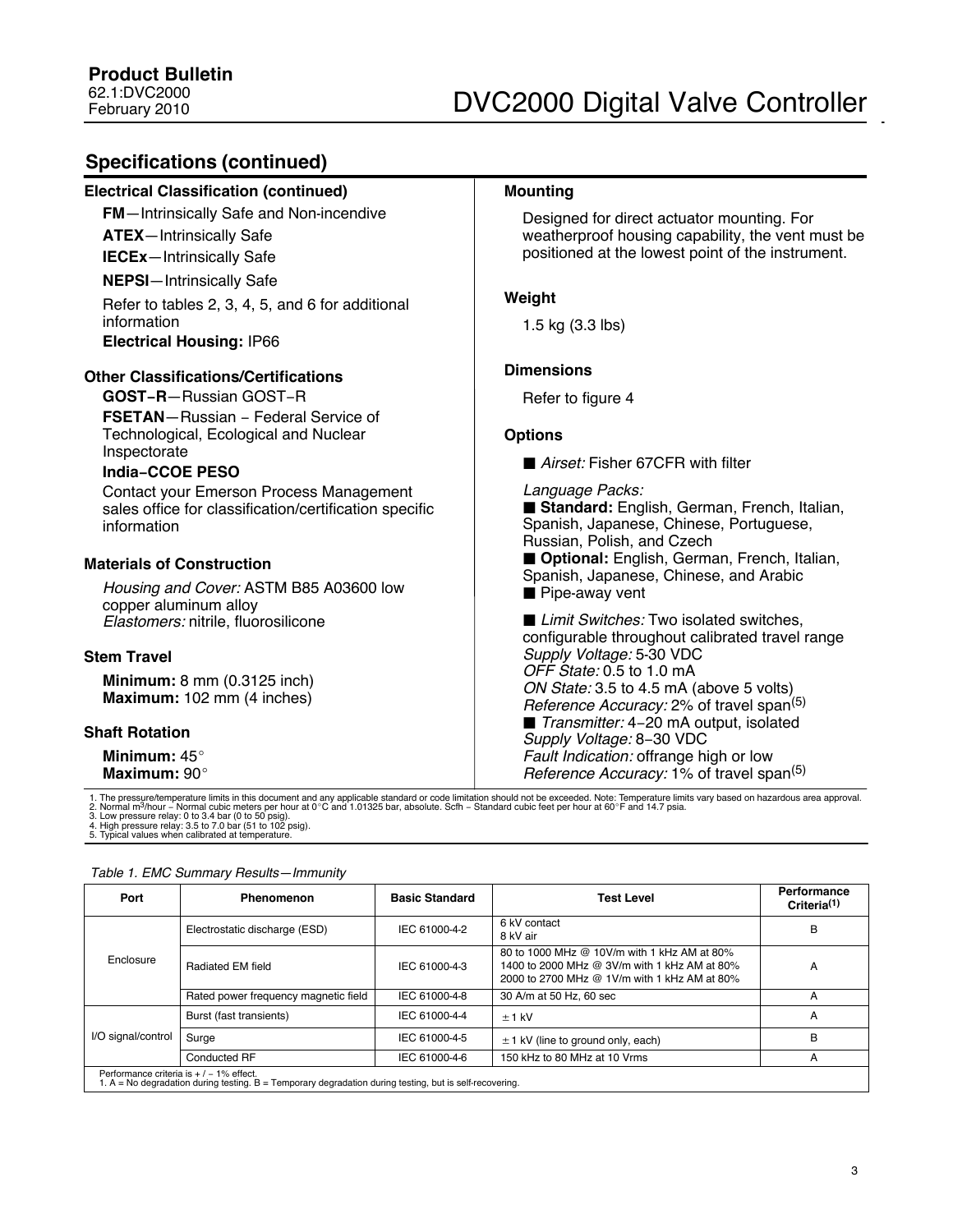## <span id="page-3-0"></span>DVC2000 Digital Valve Controller



*Figure 2. FIELDVUE DVC2000 Digital Valve Controller Assembly (Exploded View)*

### **Features**

**• Simplicity**—The DVC2000 is easy to use. If you are mounting the instrument for the first time, the linkage-less feedback system is easy to install. Once a magnet array is assembled to the valve stem, positioner replacement is simple since there are no physically connected parts.

At its very basic functionality, the DVC2000 digital valve controller has a local user interface that will allow you to configure, calibrate, and tune the instrument. If the I/O Options Package is installed, you can calibrate the 4−20 mA transmitter and configure the limit switch action. Running the Quick Setup routine calibrates and tunes the instrument specifically for that actuator.

The full text display in the local interface is easy to navigate, in part due to the selection of languages. Each unit can be configured to display English, German, French, Italian, Spanish, Japanese or Chinese. The standard language pack also includes Portuguese, Russian, Polish, and Czech. An optional language pack replaces these four languages with Arabic.

**• Reliability**-The DVC2000 is based on the field-proven FIELDVUE technology. Years of control

experience has brought this product line to a high level of reliability and dependability.

**• Performance**—The two-stage positioner design provides a mechanical platform that enables responsiveness to small input changes and tighter process control. The digital tuning algorithm allows optimal response to get the valve to its desired position quickly.

\$ **Diagnostics**—*Local User Interface:* DVC2000 instruments come standard with a liquid crystal display. Predefined instrument and valve diagnostics are built into the firmware to alert you if there are any problems with the mounting, electronics, hardware, or valve performance.

*Handheld Field Communicator:* DVC2000 instruments are packed with user-configurable alerts and alarms. These flags provide notification of current status and potential valve and instrument problems through alerts such as travel deviation, travel limit, cycle count, and travel accumulation.

*ValveLink*" *Software:* With ValveLink software, tests can be performed to identify problems with the entire control valve assembly. Using the valve stem travel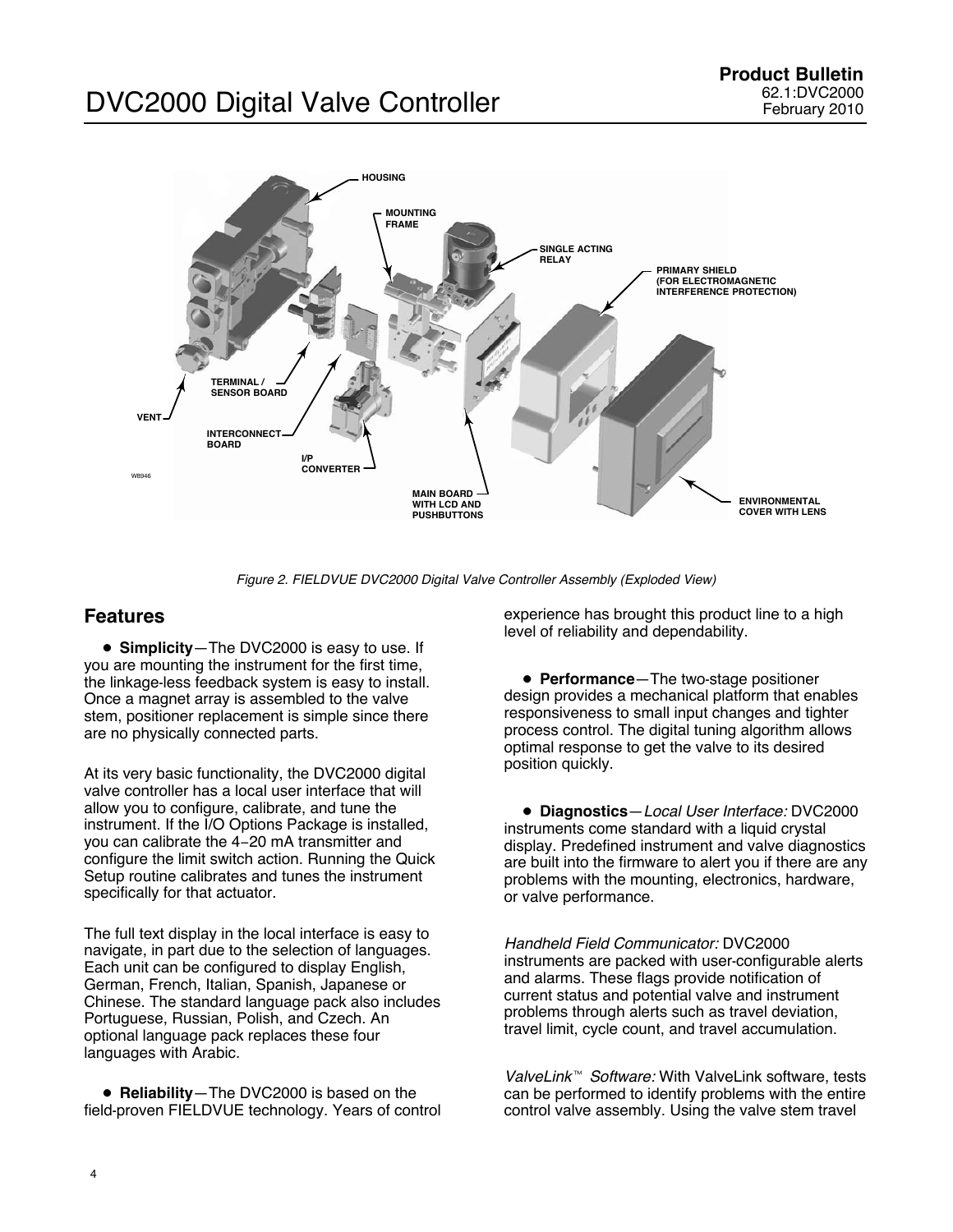<span id="page-4-0"></span>

*Figure 3. Block Diagram*

feedback, actuator pressure sensor, and other sensors on the instrument, the health of the control valve can be evaluated while the valve is still in service and fully operational. This helps to pinpoint problems without disrupting the process − before the equipment fails.

\$ **I/O Options Package**— The DVC2000 is available with an I/O Options Package which includes two (2) integral limit switches and a stem position transmitter. The limit switches are configurable for open and closed valve indication at any point throughout the calibrated travel range. The position transmitter provides a 4−20 mA signal for valve position feedback verification. As an integral component to the instrument, this option module avoids the need for difficult-to-mount external switches and transmitters.

### **Integration**

### **Traditional 4−20 mA Systems**

Because the DVC2000 instrument operates with a 4−20 mA control signal, it directly replaces older

analog instruments. Microprocessor based electronics provide improved control performance along with repeatable and reliable configuration and calibration.

### **Modbus with ValveLink Software and HART Multiplexers**

HART communication allows you to extract more value from the DVC2000 instrument beyond its inherent improved performance. When integrated into a multiplexer network and using ValveLink software, the device and valve information is real-time. From the safety of a control room, multiple instruments can be monitored for alerts and alarms.

Additionally, tasks such as configuration, calibration, and diagnostic testing do not require special trips to the field. ValveLink software can communicate via Modbus to the distributed control system (DCS) to provide critical information such as valve travel alerts and alarms.

### **Integrated Control System**

A control system with HART communication capabilities has the ability to directly gather information from DVC2000 digital valve controllers.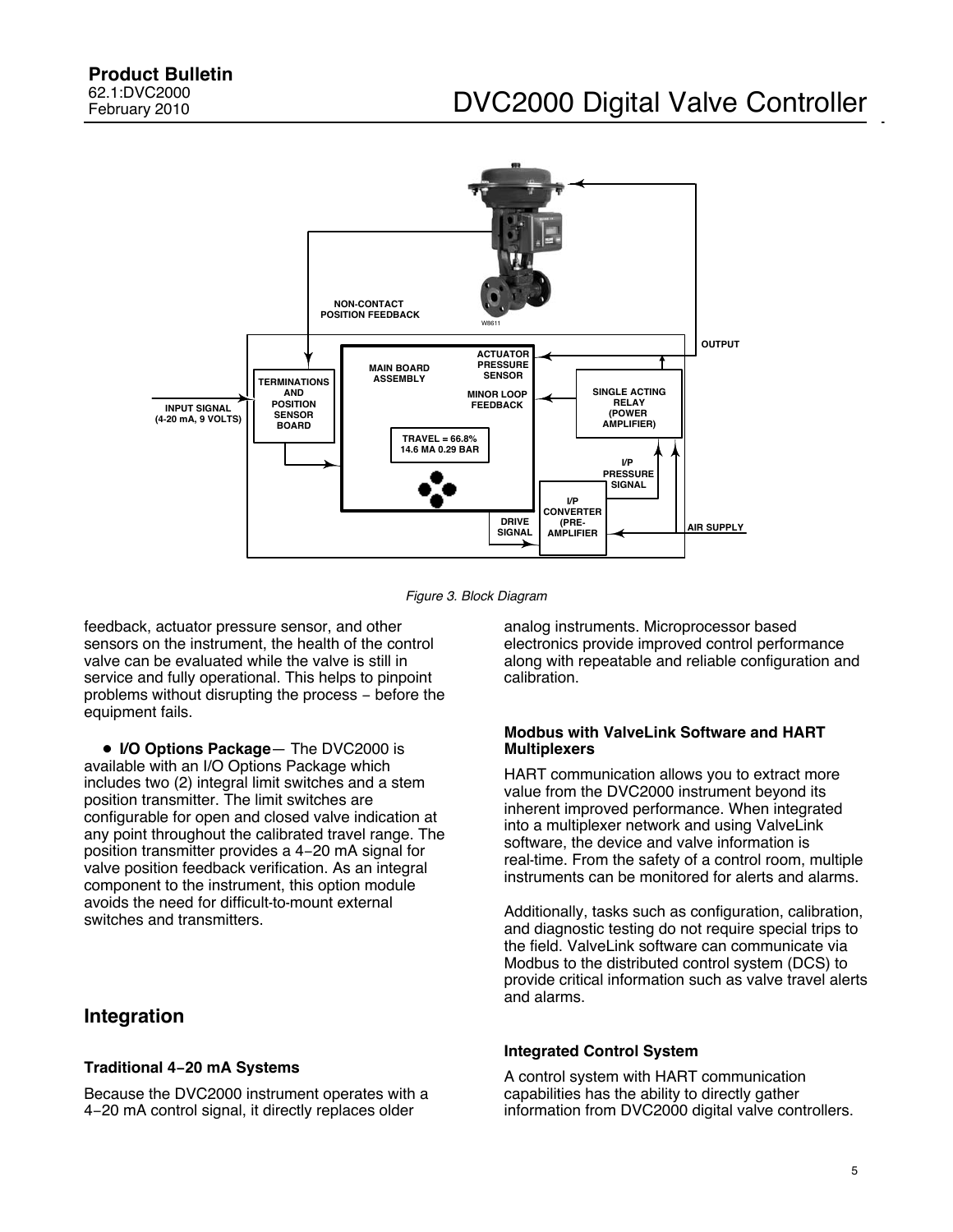Information such as valve travel, alerts and alarms can be seamlessly accessed to provide a view into the field device from the safety of the control room.

### **Principle of Operation**

The DVC2000 (figures [2](#page-3-0) and [3\)](#page-4-0) receives a 4−20 mA set point and position the valve by increasing or decreasing the air output to an actuator.

**• The input signal** provides electrical power and the set point simultaneously. The 4−20 mA signal is routed into the **terminals** through a twisted pair of wires.

**• The unit's mainboard contains a** microprocessor that continuously runs a digital control algorithm. This algorithm produces a "drive signal" to the I/P converter.

• The **I/P converter** assembly (or pre-amplifier) is connected to supply pressure and converts the electronic "drive signal" into a pneumatic "pressure signal." This pressure signal is the input to the pneumatic relay assembly.

• The **relay** (or power amplifier) is also connected to supply pressure and amplifies the small pressure signal from the I/P converter into a larger pressure output signal used by the actuator. The change in relay output pressure to the actuator causes the valve to move.

There are two relay options. The low pressure relay operates with actuators that require less than 3.5 bar (50 psi) of supply air. The high pressure relay operates with actuators that require 3.5 to 7.0 bar (50 to 100 psi) of supply air.

• Valve position is sensed through the linkage-less feedback system. The travel sensor is electrically connected to the printed wiring board to provide a travel feedback signal used in the control algorithm. The valve continues to move until the correct position is attained.

### **Installation**

The DVC2000 is designed for mounting on any single acting pneumatic actuator up to 102 mm (4 inches) of travel. The envelope and travel feedback system conforms to VDI/VDE 3845, IEC 60534-6-1, and IEC 60534-6-2 standards.

Furthermore, the DVC2000 instrument can be integrally mounted to the GX actuator, avoiding the need for complicated mounting brackets. The positioner mounts directly to an interface pad on the actuator yoke leg with a secure 3-point mounting. Internal passages inside the actuator yoke legs route the pneumatic output of the digital valve controller to the actuator casing, eliminating the need for external tubing (only for the air-to-open configuration).

Electrical connections are made on the termination strip, which uses cage clamp style wiring connectors. The electrical wiring entry point is available with either M20 or 1/2 NPT internal connections. Pressure connections are available with either G1/4 or 1/4 NPT internal connections.

### **Ordering Information**

Refer to the Specifications section. Carefully review each specification and indicate your choice whenever a selection is to be made.

When ordering, specify:

- 1. Actuator type and size
- 2. Maximum actuator travel or rotation
- 3. Minimum actuator operating pressure
- 4. Hazardous area certification requirements
- 5. Options

a.  $\Box$  G1/4 pneumatic and M20 conduit connections or  $\blacksquare$  1/4 NPT pneumatic and 1/2 NPT conduit connections

b. Language pack: Standard-English, German, French, Italian, Spanish, Japanese, Chinese, Portuguese, Russian, Polish, and Czech or ■ Optional–English, German, French, Italian, Spanish, Japanese, Chinese, and Arabic

c. Supply pressure regulator

d. Valve diagnostic level (online performance testing, offline advanced testing, basic alerts/alarms)

e. I/O Options Package (includes position transmitter and two (2) limit switches)

- f. Pipe-away vent connector
- g. HART filter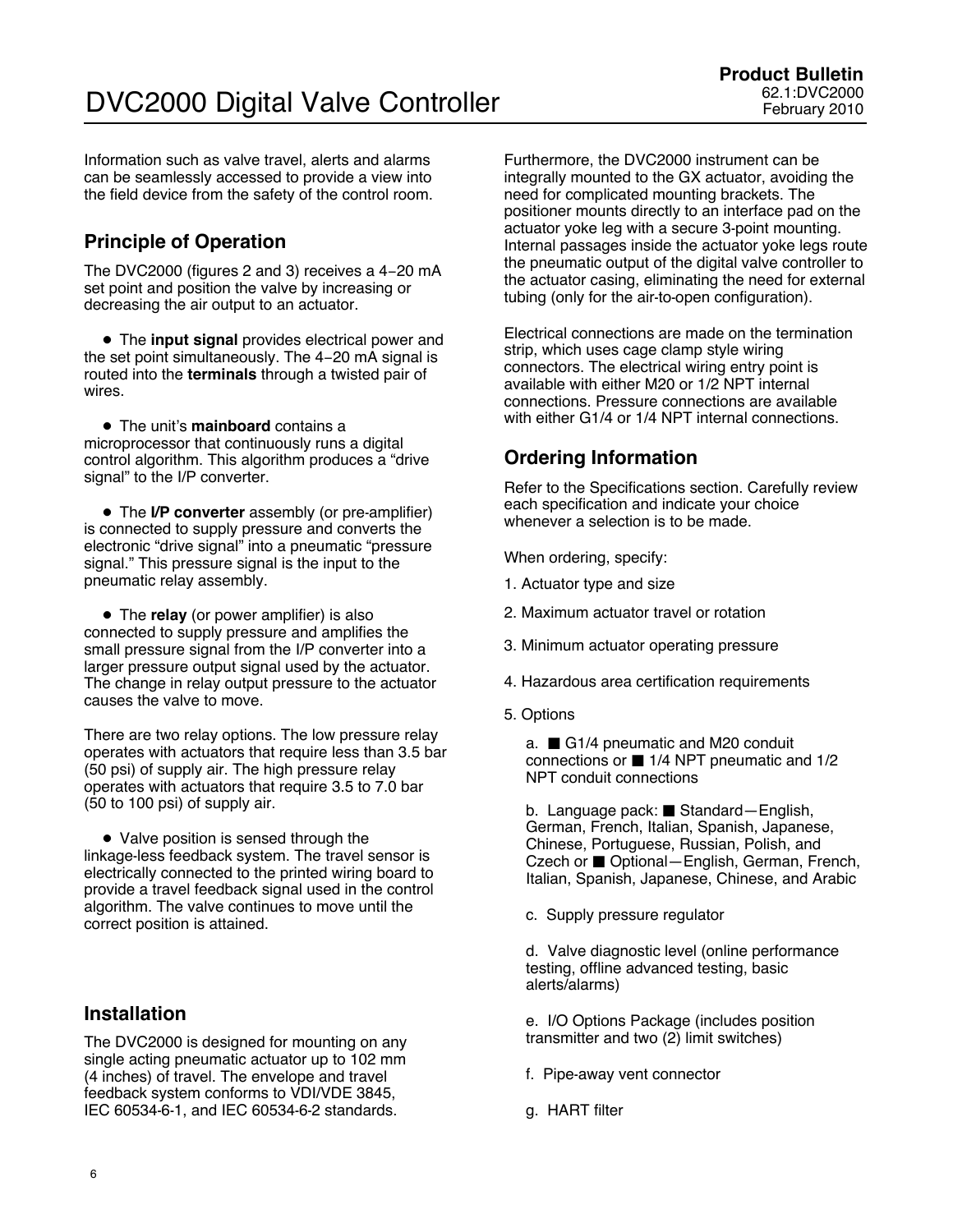<span id="page-6-0"></span>

*Figure 4. Dimensions for FIELDVUE DVC2000 Digital Valve Controller*

| Table 2. Hazardous Area Classifications-CSA (Canada) |  |
|------------------------------------------------------|--|
|------------------------------------------------------|--|

| <b>Certification</b><br><b>Body</b> | <b>Certification Obtained</b>                                                                                              | <b>Entity Ratings</b>                                                                                            | <b>Temperature Code</b>                           | <b>Enclosure Rating</b> |
|-------------------------------------|----------------------------------------------------------------------------------------------------------------------------|------------------------------------------------------------------------------------------------------------------|---------------------------------------------------|-------------------------|
| <b>CSA</b>                          | Ex ia Intrinsically Safe<br>Ex ia IIC T4/T5 per drawing GE12444<br>Class I Division 1 GP A, B, C, D<br>per drawing GE12444 | (Main Circuit)<br>$Vmax = 30 VDC$<br>$Imax = 130 \text{ mA}$<br>$Pi = 1.0 W$<br>$Ci = 10.5 nF$<br>$Li = 0.55$ mH | $T4$ (Tamb $\leq$ 80C)<br>$T5$ (Tamb $\leq 40C$ ) | <b>IP66</b>             |
|                                     | Class I Division 2 GP A, B, C, D T5                                                                                        |                                                                                                                  | $T5$ (Tamb $\leq$ 80C)                            | <b>IP66</b>             |

*Table 3. Hazardous Area Classifications—FM (United States)*

| Certification<br>Body | <b>Certification Obtained</b>                                                              | <b>Entity Ratings</b>                                                                                                   | <b>Temperature Code</b>                        | <b>Enclosure Rating</b> |
|-----------------------|--------------------------------------------------------------------------------------------|-------------------------------------------------------------------------------------------------------------------------|------------------------------------------------|-------------------------|
| FM.                   | <b>Intrinsically Safe</b><br>Class I Division 1 GP A, B, C, D T4/T5<br>per drawing GE10683 | (Main Circuit)<br>$Vmax = 30 VDC$<br>$\text{Imax} = 130 \text{ mA}$<br>$Pi = 1.0 W$<br>$Ci = 10.5 nF$<br>$Li = 0.55$ mH | $T4(Tamb \leq 80C)$<br>$T5$ (Tamb $\leq 40C$ ) | <b>IP66</b>             |
|                       | Class I Division 2 GP A, B, C, D T5                                                        |                                                                                                                         | $T5$ (Tamb $\leq$ 80C)                         | IP66                    |

### *Table 4. Hazardous Area Classifications—ATEX*

| Certification | <b>Certification Obtained</b>                                                                                   | <b>Entity Ratings</b>                                                                                            | <b>Temperature Code</b>                           | <b>Enclosure Rating</b> |
|---------------|-----------------------------------------------------------------------------------------------------------------|------------------------------------------------------------------------------------------------------------------|---------------------------------------------------|-------------------------|
| <b>ATEX</b>   | $\langle \overline{\omega} \rangle$    1 G<br>Gas<br>EEx ia IIC T4/T5-Intrinsically Safe<br>per drawing GE14685 | (Main Circuit)<br>$Vmax = 30 VDC$<br>$Imax = 130 \text{ mA}$<br>$Pi = 1.0 W$<br>$Ci = 10.5 nF$<br>$Li = 0.55$ mH | $T4$ (Tamb $\leq$ 80C)<br>$T5$ (Tamb $\leq 40$ C) | <b>IP66</b>             |